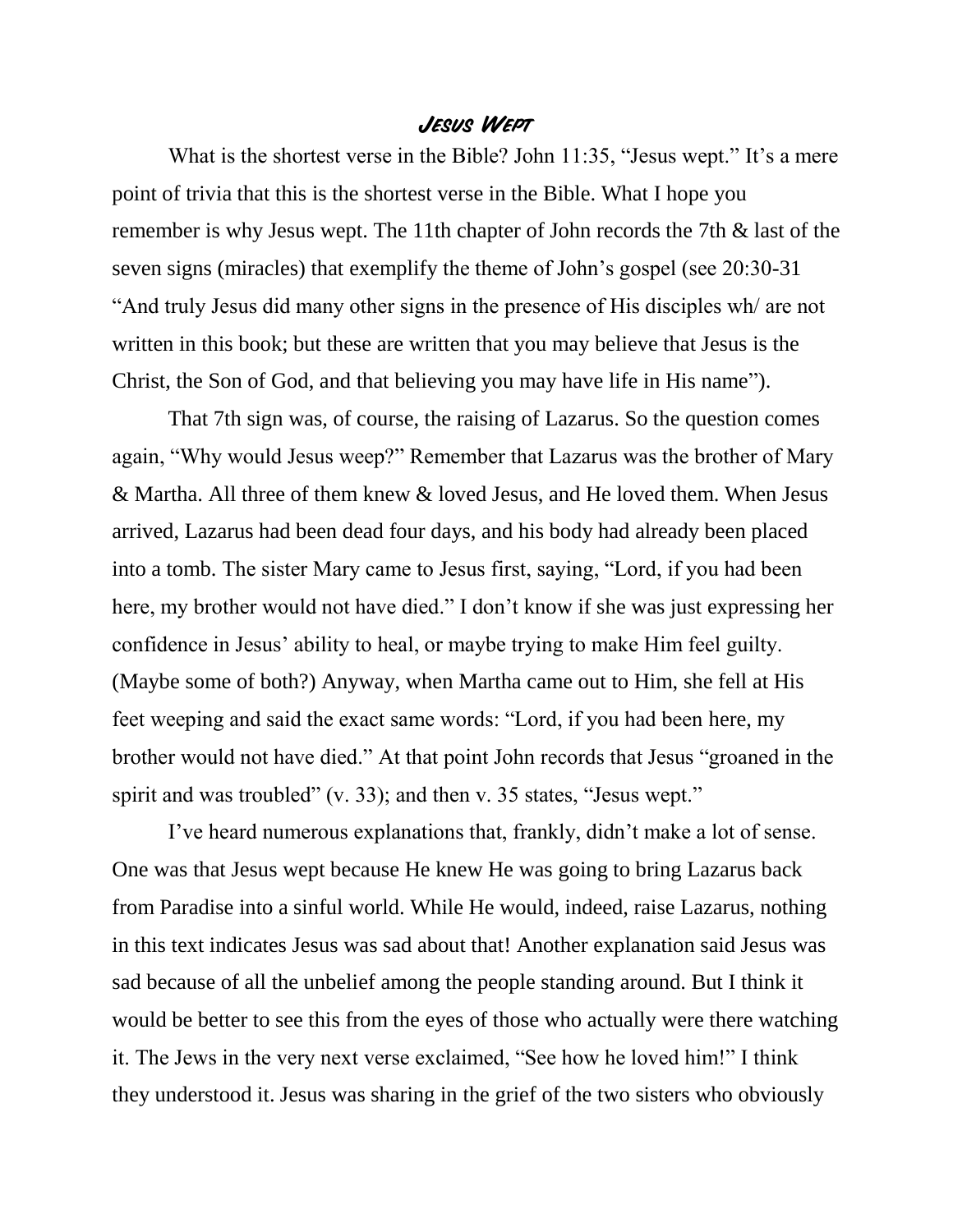loved their brother (whom Jesus also loved), and were mourning his death. He was doing what the inspired apostle Paul would later write, "weep with those who weep" (Romans 12:15). There's an old saying that the simplest answer is usually correct. I think it applies in this case.

But do you remember two other times Jesus wept? It wasn't very long after the raising of Lazarus that Jesus made His "triumphal entry" into Jerusalem. "Now as He drew near, He saw the city and wept over it" (Luke 19:41). So, again, we ask, "Why?" This time the answer is more definite. Jesus lamented, "If you had known, even you, especially in this your day, the things that make for your peace! But now they are hidden from your eyes. For the days will come upon you when your enemies will build an embankment around you, surround you, and close you in on every side, and level you, and your children within you, to the ground; and they will not leave in you one stone left upon another, because you did not know the time of your visitation" (vv. 42-44). Jesus had come, He had taught the truth, He had confirmed it all with innumerable miracles – yet for the most part His own people had rejected Him. As a result, within one more generation, God would send the Roman army to destroy the city. Jesus knew full well the carnage that would ensue, and it broke His heart.

Finally there are the tears Jesus shed in the Garden of Gethsemane. The Gospel accounts don't mention it, but Hebrews 5:7 speaks of "when He had offered up prayers & supplications w/ vehement cries & tears to Him who was able to save Him from death."

What does all of this teach us? All three incidents demonstrate the love of Jesus. When you are in a time of grief, as the old hymn says, "Oh yes, He cares, I know He cares, His heart is touched with my grief." But He also cares about our spiritual condition. Our sins disappoint Him and move Him to tears! But His love motivated Him to take our sins upon Himself. His tears in the garden didn't result